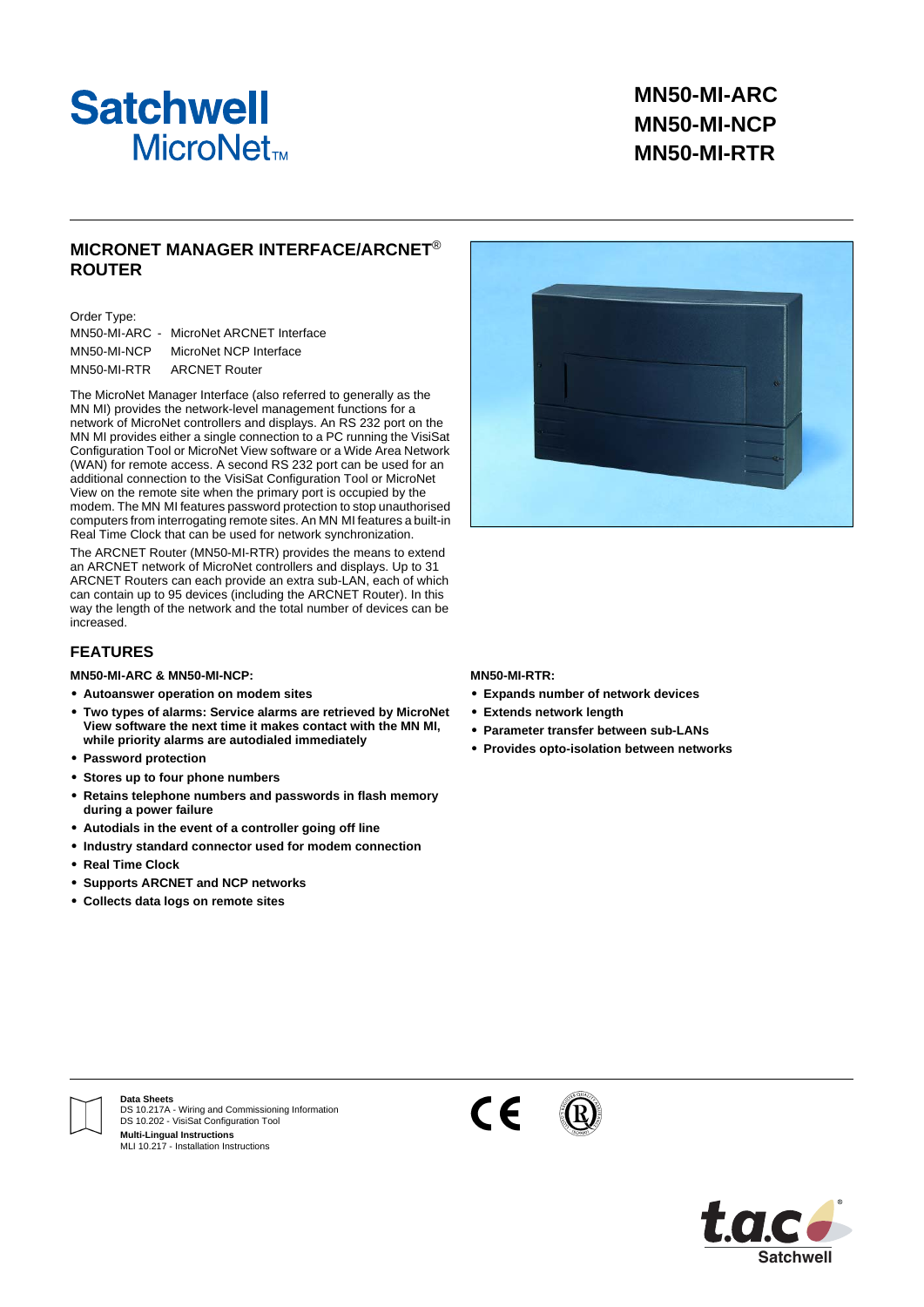## **SPECIFICATION**

| Order Type  | <b>Description</b>              | <b>Communications Protocol</b> | <b>On-board Real Time Clock</b> |
|-------------|---------------------------------|--------------------------------|---------------------------------|
| MN50-MI-ARC | MicroNet ARCNET Interface       | <b>ARCNET</b>                  | Yes                             |
| MN50-MI-NCP | <b>I MicroNet NCP Interface</b> | <b>NCP</b>                     | Yes                             |
| MN50-MI-RTR | <b>ARCNET Router</b>            | ARCNET                         | Yes                             |

## **HARDWARE SPECIFICATIONS**

| Dimensions:                                          | 244mm Height x 165mm Width x 55mm Depth                                                                                                                                                                                |  |
|------------------------------------------------------|------------------------------------------------------------------------------------------------------------------------------------------------------------------------------------------------------------------------|--|
| Enclosure:                                           | Moulded polycarbonate plastic case. Fire resistant to UL94. IP 40.                                                                                                                                                     |  |
| <b>Power Supply Input:</b>                           | 24 Vac, 50/60 Hz supplied from a transformer conforming to EN 61558.                                                                                                                                                   |  |
| <b>Maximum Power Consumption:</b>                    | <b>MN50-MI-NCP: 4.4VA</b><br><b>MN50-MI-ARC: 4.7VA</b><br><b>MN50-MI-RTR: 5.0VA</b>                                                                                                                                    |  |
| Number and Type of PC<br><b>Communication Ports:</b> | 2 Off RS 232                                                                                                                                                                                                           |  |
| Maximum RS 232 Cable Length: 15m                     |                                                                                                                                                                                                                        |  |
| <b>Available Flash Memory:</b>                       | 256Kb                                                                                                                                                                                                                  |  |
| <b>Power Failure Reserve:</b>                        | Non-rechargeable Lithium battery continues to run the clock and supports the unit's RAM. For the<br>MN50-MI-ARC and MN50-MI-NCP, current logs and alarms in the Network Interface are preserved for up<br>to 350 days. |  |
| <b>EMC Compliance:</b>                               | EN50081-1 (Emissions)<br>EN50082-1 (Immunity)                                                                                                                                                                          |  |
| <b>Agency Listing:</b>                               | UL Listed: UL916<br>UL Listed to Canadian Safety Standards                                                                                                                                                             |  |
| Compliance:                                          | FCC Class A and CE Compliant                                                                                                                                                                                           |  |
| <b>Mounting:</b>                                     | Wall or 35mm DIN rail.                                                                                                                                                                                                 |  |
| <b>Ambient Limits:</b>                               | <b>Operating Temperature:</b> 0 to $50^{\circ}$ C<br>Shipping and Storage Temperature: -10 to 70°C<br>Humidity: 5 to 95%rh, non-condensing.                                                                            |  |
| <b>Wiring Terminals:</b>                             | 1.5mm <sup>2</sup> (AWG No. 16 to 24) wire.                                                                                                                                                                            |  |

## **SOFTWARE SPECIFICATIONS (MN50-MI-ARC, MN50-MI-NCP ONLY)**

The MicroNet Network Interface performs a broad range of network level functions. The types of network functionality and details are shown in the following table:

| <b>Functionality</b>   | <b>Detail</b>                                                                                                                                                         |
|------------------------|-----------------------------------------------------------------------------------------------------------------------------------------------------------------------|
| <b>Real Time Clock</b> | Can be designated as master for synchronization.                                                                                                                      |
| Alarm handling         | Process and store any object alarm generated on the network.<br>Optional storage of up to 2500* alarms in non-volatile memory.<br>Service alarms.<br>Priority alarms. |
| Logging                | 2500 samples maximum capacity.<br>Data collection backed up in non-volatile memory (when battery is fitted).                                                          |

\* The MN50-MI-NCP/ARC has 2500 locations for storing logs and alarms, therefore the more logs it stores, the less space is left available for alarms.

## **ACCESSORIES**

| CBL-002 | RS 232 D8/D9 cable from PC to<br>MN50-MI-NCP/ARC |
|---------|--------------------------------------------------|
| MNA-C   | <b>ARCNET Communications card</b>                |

MNR-C ARCNET Router Communications card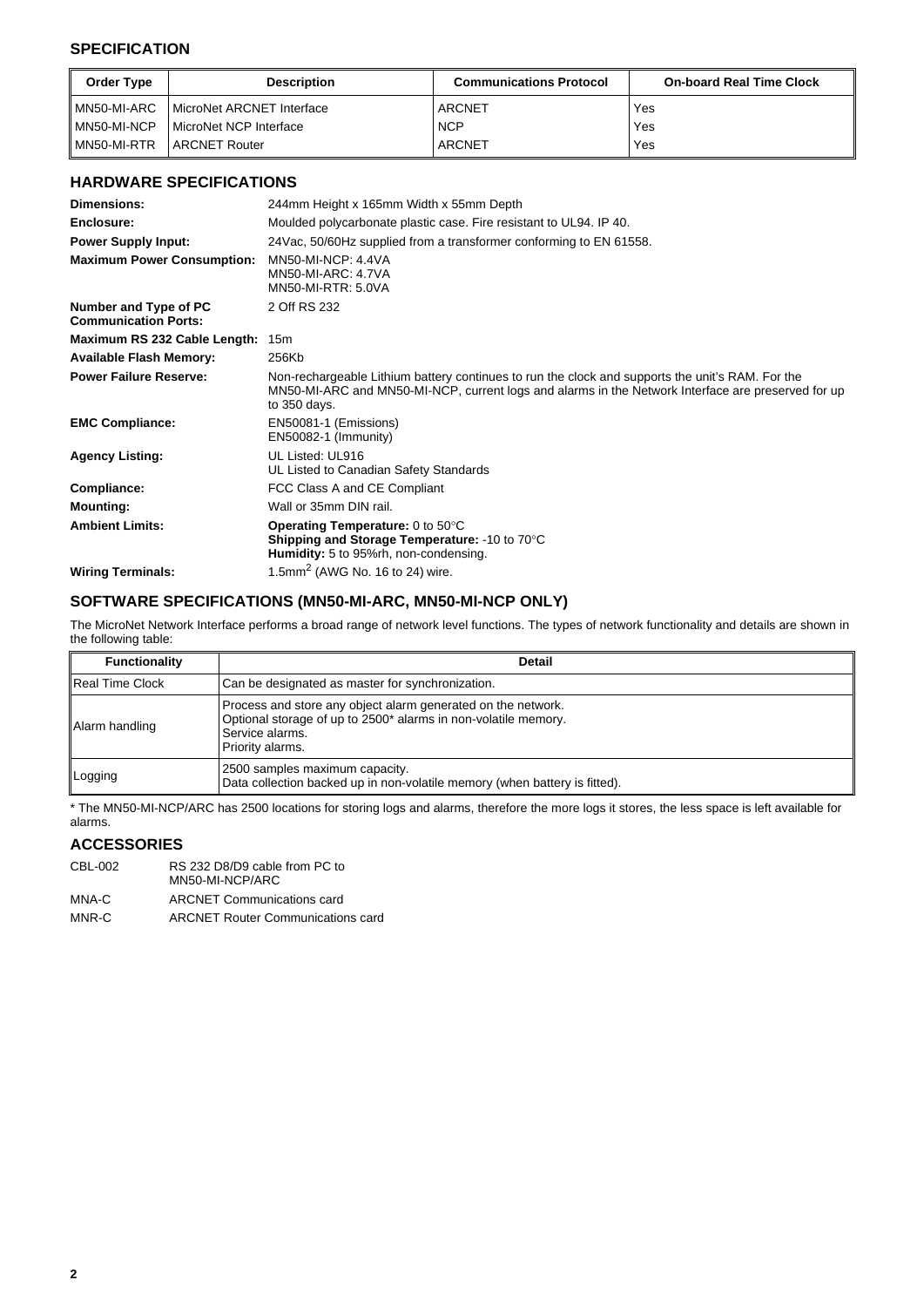## **TYPICAL SYSTEM DIAGRAMS**

## **MICRONET MANAGER INTERFACE (MN50-MI-ARC OR MN50-MI-NCP)**



## **ARCNET ROUTER**



**3**